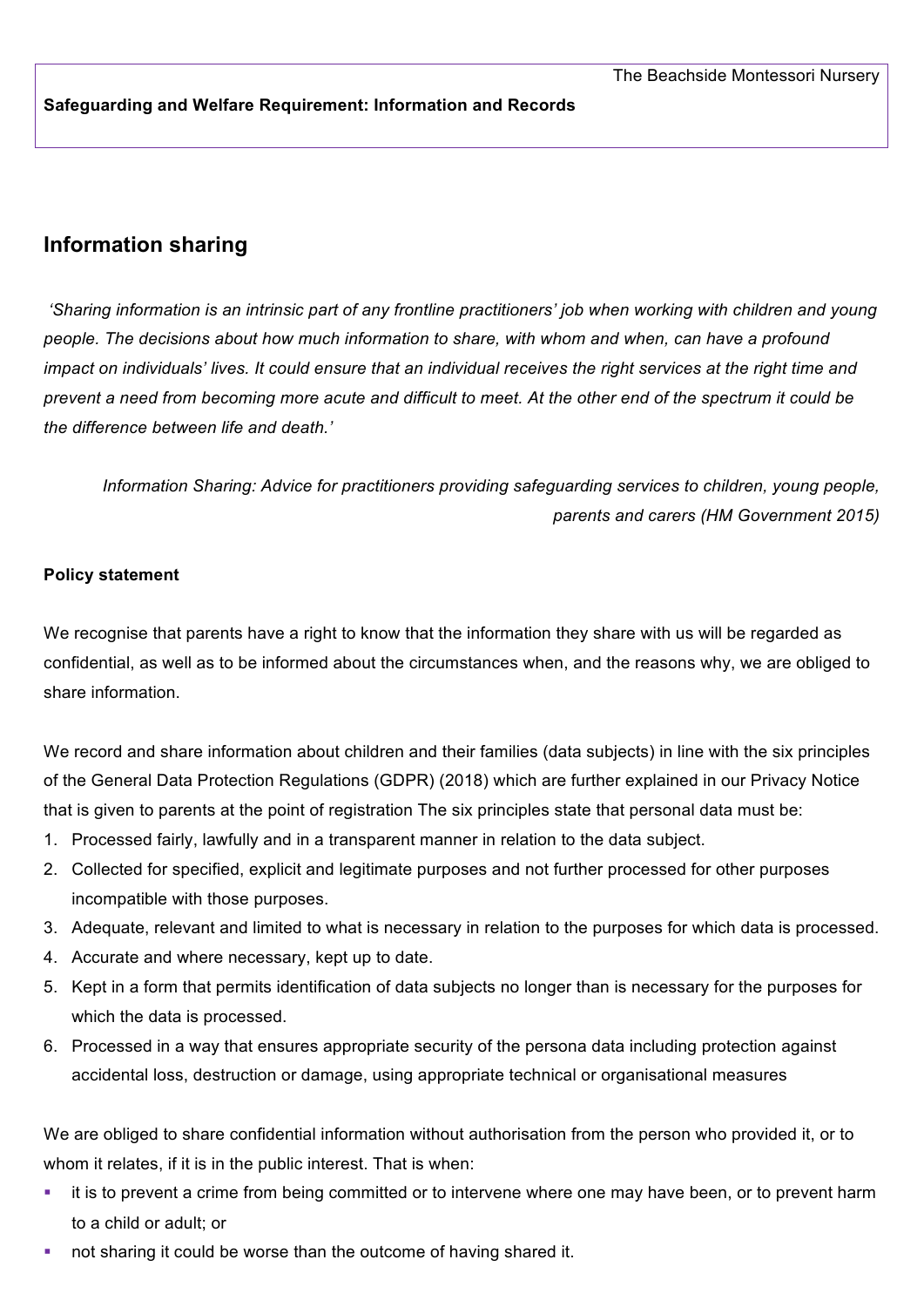The responsibility for decision-making should not rely solely on an individual, but should have the back-up of the management team. The management team provide clear guidance, policy and procedures to ensure all staff and volunteers understand their information sharing responsibilities and are able to respond in a timely, appropriate way to any safeguarding concerns.

## **Procedures**

Our procedure is based on the GDPR principles as listed above and the seven golden rules for sharing information in the Information sharing Advice for practitioners providing safeguarding services to children, young people, parents and carers*.* We also follow the guidance on information sharing from the Local Safeguarding Children Board.

- *1. Remember that the General Data Protection Regulations 2018 and human rights law are not barriers to justified information sharing as per the Children Act 1989, but provide a framework to ensure that personal information about living individuals is shared appropriately.*
	- § Our policy and procedures on Information Sharing provide guidance to appropriate sharing of information both within the setting, as well as with external agencies.
- *2. Be open and honest with the individual (and/or their family where appropriate) from the outset about why, what, how and with whom information will, or could be shared, and seek their consent, unless it is unsafe or if I have a legal obligation to do so. A Privacy Notice is given to parents at the point of registration to explain this further.*

In oursetting we ensure parents:

- Receive a copy of our Privacy Notice and information about our Information Sharing Policy when starting their child in the setting and that they sign our Registration Form to say that they understand the circumstances in which information may be shared without their consent. This will only be when it is a matter of safeguarding a child or vulnerable adult;
- have information about our Safeguarding Children and Child Protection Policy; and
- have information about the other circumstances when information will be shared with external agencies, for example, with regard to any special needs the child may have or transition to school.
- *3. Seek advice from other practitioners if you are in any doubt about sharing the information concerned, without disclosing the identity of the individual where possible.*
	- Our staff discuss concerns about a child routinely in supervision and any actions are recorded in the child's file.
	- § Our manager routinely seeks advice and support from their line manager about possible significant harm.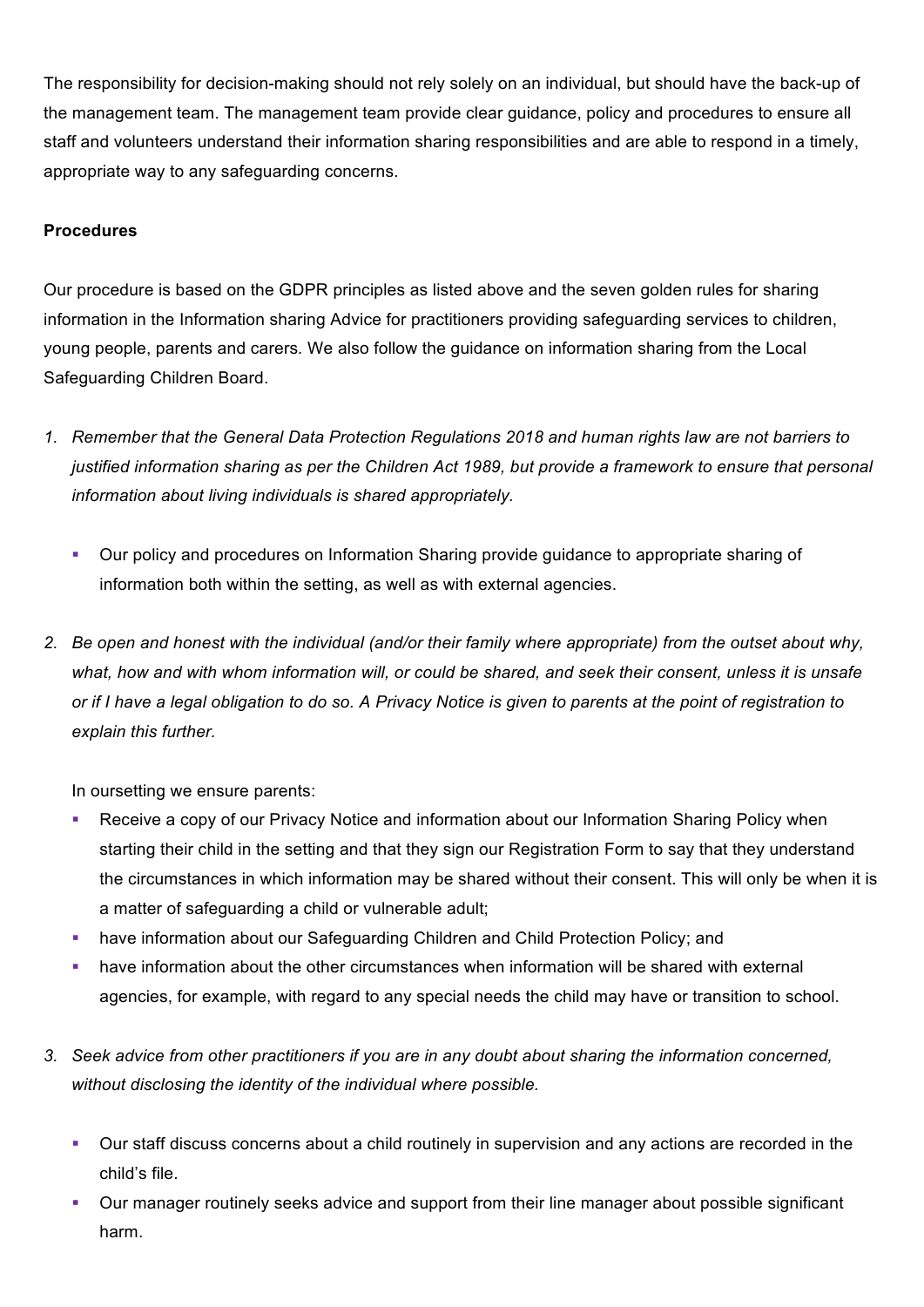- Our Safeguarding Children and Child Protection Policy sets out the duty of all members of our staff to refer concerns to our manager or deputy, as designated person, who will contact children's social care for advice where they have doubts or are unsure.
- § Our managers seek advice if they need to share information without consent to disclose.
- *4. Share with informed consent where appropriate and, where possible, respect the wishes of those who do not consent to share confidential information. You may still share information without consent if, in your judgement, there is good reason to do so, such as where safety may be at risk. You will need to base your judgement on the facts of the case. When you are sharing or requesting personal information from someone, be certain of the basis upon which you are doing so. Where you have consent, be mindful that an individual might not expect information to be shared.* 
	- We base decisions to share information without consent on judgements about the facts of the case and whether there is a legal obligation.
	- Our guidelines for consent are part of this procedure.
	- § Our manager is conversant with this and she is able to advise staff accordingly.
- *5. Consider safety and well-being: Base your information sharing decisions on considerations of the safety and well-being of the individual and others who may be affected by their actions.*

In our setting we

- record concerns and discuss these with our designated person and/or designated officer from the management team for child protection matters;
- record decisions made and the reasons why information will be shared and to whom; and
- follow the procedures for reporting concerns and record keeping as set out in our Safeguarding Children and Child Protection Policy.
- *6. Necessary, proportionate, relevant, adequate, accurate, timely and secure: Ensure that the information you share is necessary for the purpose for which you are sharing it, is shared only with those individuals who need to have it, is accurate and up-to-date, is shared in a timely fashion, and is shared securely.*
	- § Our Safeguarding Children and Child Protection Policy and Children's Records Policy set out how and where information should be recorded and what information should be shared with another agency when making a referral.
- *7. Keep a record of your decision and the reasons for it – whether it is to share information or not. If you decide to share, then record what you have shared, with whom and for what purpose.*
	- Where information is shared, we record the reasons for doing so in the child's file; where it is decided that information is not to be shared that is recorded too.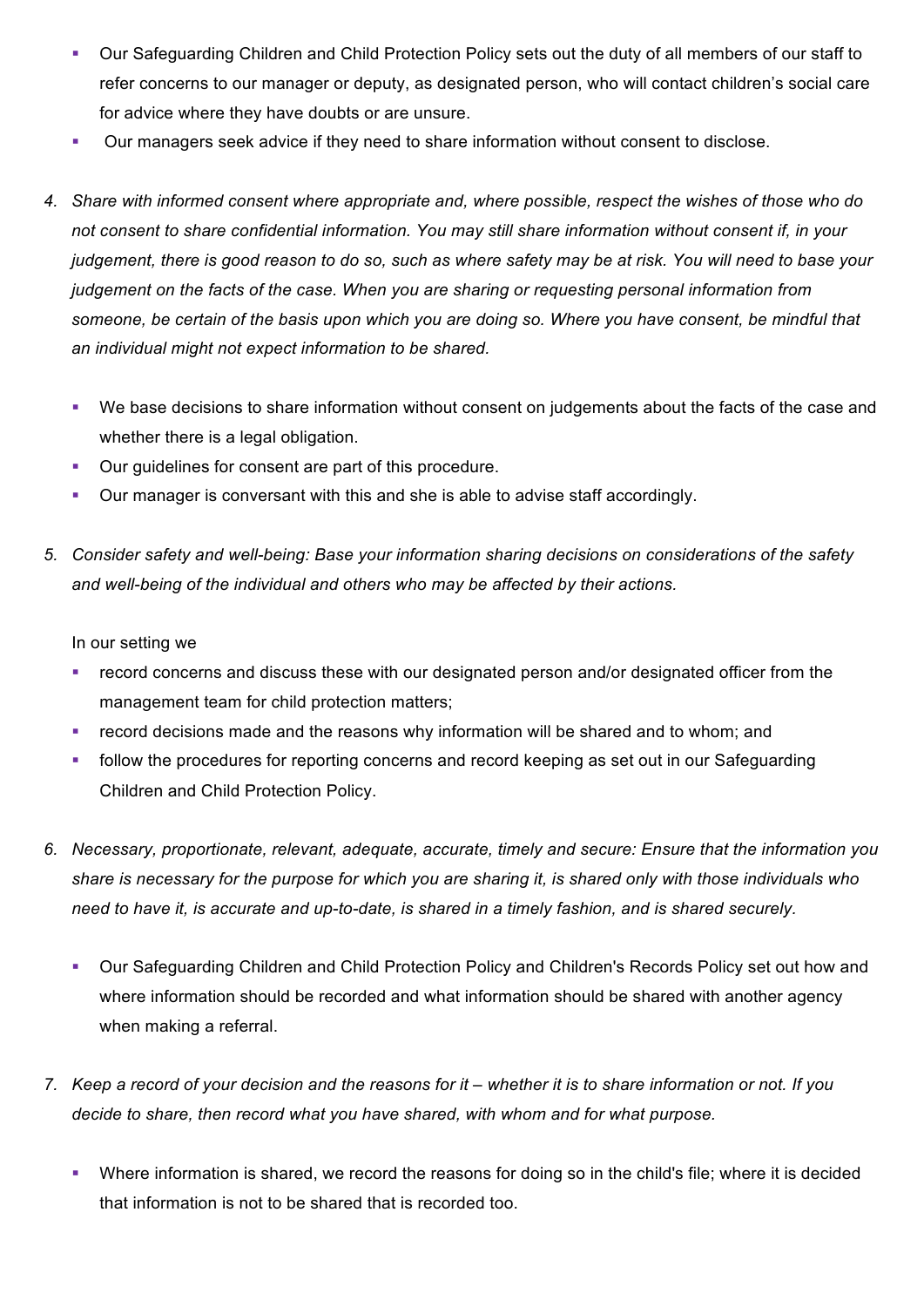#### *Consent*

When parents choose our setting for their child, they will share information about themselves and their families. This information is regarded as confidential. Parents have a right to be informed that we will seek their consent to share information in most cases, as well as the kinds of circumstances when we may not seek their consent, or may override their refusal to give consent. We inform them as follows:

- § Our policies and procedures set out our responsibility regarding gaining consent to share information and when it may not be sought or overridden.
- § We may cover this verbally when the child starts or include this in our prospectus.
- **Parents sign our Registration Form at registration to confirm that they understand this.**
- We ask parents to give written consent to share information about any additional needs their child may have, or to pass on child development summaries to the next provider/school.
- We give parents copies of the forms they sign.
- We consider the following questions when we assess the need to share:
	- Is there a legitimate purpose to us sharing the information?
	- Does the information enable the person to be identified?
	- Is the information confidential?
	- If the information is confidential, do we have consent to share?
	- Is there a statutory duty or court order requiring us to share the information?
	- If consent is refused, or there are good reasons for us not to seek consent, is there sufficient public interest for us to share information?
	- If the decision is to share, are we sharing the right information in the right way?
	- Have we properly recorded our decision?
- § Consent must be freely given and *informed* that is the person giving consent needs to understand why information will be shared, what will be shared, who will see information, the purpose of sharing it and the implications for them of sharing that information as detailed in the Privacy Notice.
- § Consent may be *explicit*, verbally but preferably in writing, or *implicit*, implied if the context is such that sharing information is an intrinsic part of our service or it has been explained and agreed at the outset.
- Consent can be withdrawn at any time.
- We explain our Information Sharing Policy to parents.

### *Separated parents*

- § Consent to share need only be sought from one parent. Where parents are separated, this would normally be the parent with whom the child resides. Where there is a dispute, we will consider this carefully.
- Where the child is looked after, we may also need to consult the Local Authority, as 'corporate parent' before information is shared.

All the undertakings above are subject to our paramount commitment, which is to the safety and well-being of the child. Please also see our Safeguarding Children and Child Protection Policy.